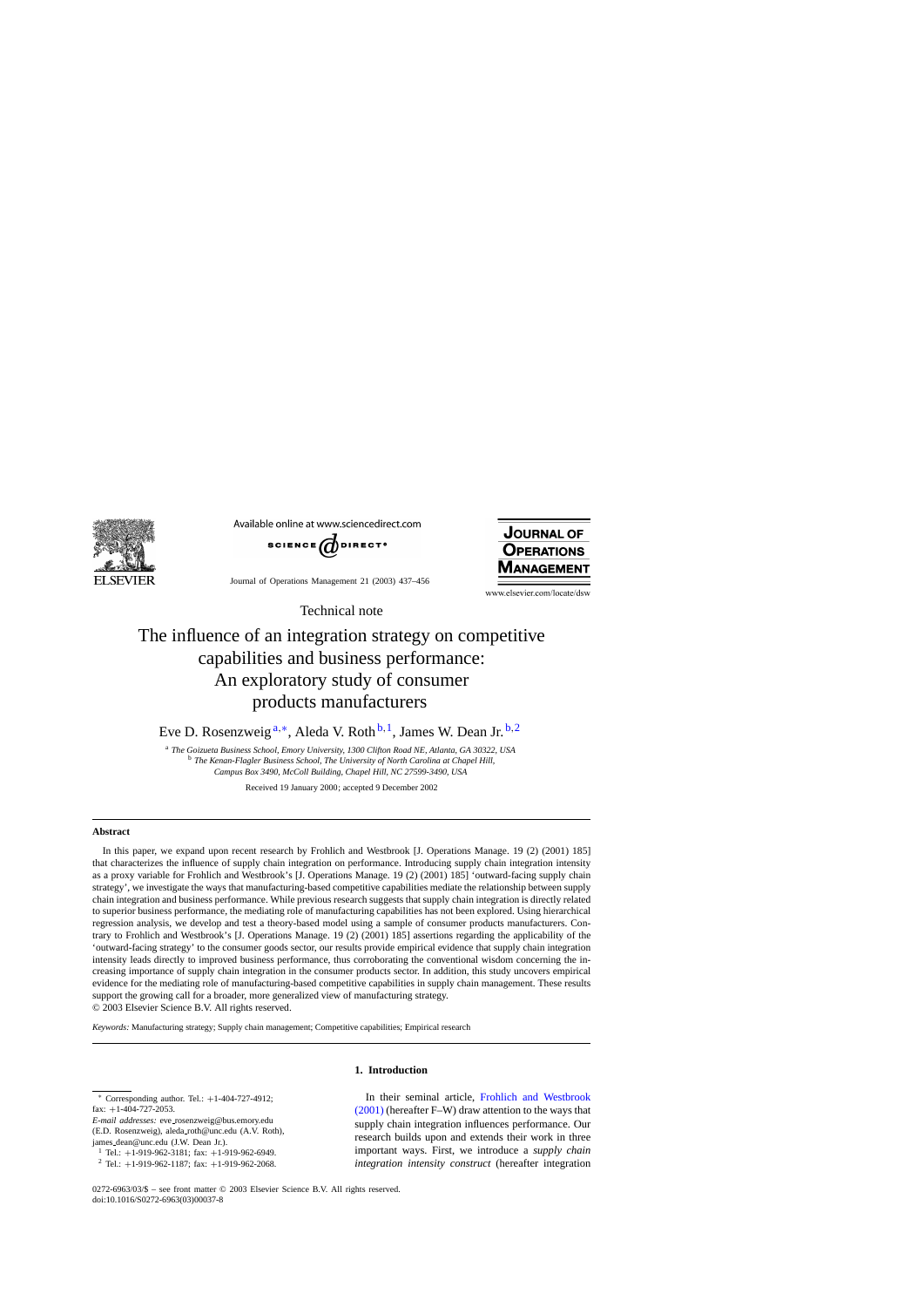intensity) that serves as a reasonable proxy for F–W's outward-facing supply chain strategy. These authors define five distinct classes of supply chain strategies based upon what they call an 'arc of integration', "representing the relative direction (towards suppliers and/or customers) and degree of integration activity" ([Frohlich and Westbrook, 2001](#page--1-0), p. 185). According to F–W, the outward-facing strategy reflects the "broadest arc" of integration with both suppliers and customers. Consistent with F–W and the emerging supply chain literature, our definition of integration intensity reflects the relative external integration that is an expression of a firm's cross-business relationships upstream with suppliers and downstream with distributors and customers [\(Handfield and Nichols,](#page--1-0) [1999; Salvador et al., 2001; Stevens, 1989; Williams](#page--1-0) [et al., 2002\).](#page--1-0) However, our integration intensity construct goes beyond external integration to include the relative degree of strategic internal integration as well. Anecdotal accounts from practitioners suggest that internal integration is a first step toward achieving supply chain integration [\(Handfield and](#page--1-0) [Nichols, 1999; National Research Council, 2000;](#page--1-0) [Stevens, 1989; Swink et al., 20](#page--1-0)02). Additionally, by integrating with suppliers, distributors, and customers, new opportunities for improving internal operations can be further exposed ([Lee and Billington,](#page--1-0) [1992\).](#page--1-0)

Second, we examine the mediating role of manufacturing-based competitive capabilities in supply chain management. In this research, competitive capabilities represent the manufacturer's actual, or 'realized', competitive strength relative to primary competitors in its target markets [\(Stalk et al., 1992;](#page--1-0) [Ward et al., 1994\).](#page--1-0) A significant body of prior empirical research indicates that capabilities such as quality, delivery, flexibility, and/or cost contribute positively to business performance, either acting alone or in concert with other capabilities (see, e.g. [Bozarth and](#page--1-0) [Edwards, 1997; Cleveland et al., 1989; Flynn et al.,](#page--1-0) [1999; Hill, 1994; Roth and Miller, 1992; Swamidass](#page--1-0) [and Newell, 1987; Vickery et al., 1993, 1994, 1997;](#page--1-0) [Ward et al., 1994\)](#page--1-0). Prior research has shown the *direct* linkages between supply chain integration and capabilities as well as between supply chain integration and business performance [\(Frohlich and](#page--1-0) [Westbrook, 2001; Khurana and Talbot, 1998](#page--1-0); [Kopczak, 1997; Roth, 1998\).](#page--1-0) To the best of our knowledge, the present study is the first to empirically investigate the ways that competitive capabilities mediate the relationship between supply chain integration and multiple measures of business performance, thereby contributing to the literature on capabilities-based competition ([Clark, 1996; Hayes and Pi](#page--1-0)sano, [1996\).](#page--1-0)

Third, we explore the influence of integration intensity on capabilities and business performance using a sample of consumer products manufacturers. Whereas F–W, in contrast, employed a sample of industrial goods manufacturers. They conclude:

... The results of this study should, therefore, be carefully generalized to other sectors such as the consumer goods manufacturers. It may be more difficult for consumer goods manufacturers to integrate with customers—especially ones that sell directly to end-users. In addition, such manufacturers tend to have broader customer bases that complicate integration efforts (2001, p. 188).

[Deloitte Research-Manufacturing Institute \(1998](#page--1-0), p. 9) offers an alternative perspective:

The need to revamp manufacturing and distribution processes has compelled consumer products manufacturers to focus on the supply chain. Leading executives realize that future competitive advantage will stem from tightly integrated partnerships and synchronized activities with suppliers, retailers, and customers.

In order to investigate these two differing views, we subject a sample of consumer products manufacturers to rigorous empirical scrutiny.

In this paper, we present three theory-driven hypotheses regarding the relationship between integration intensity and business performance, as mediated by manufacturing-based competitive capabilities (see [Fig. 1\)](#page--1-0). We operationalize the integration intensity construct as a metascale comprising internal and external integration variables. Using hierarchical regression analyses, we demonstrate that each capability mediates the influence of integration intensity on business performance, acting in different ways. Contrary to F–W's concerns regarding the generalizability across sectors, our results also corroborate conventional wisdom that integration intensity influences capabilities and business performance directly.